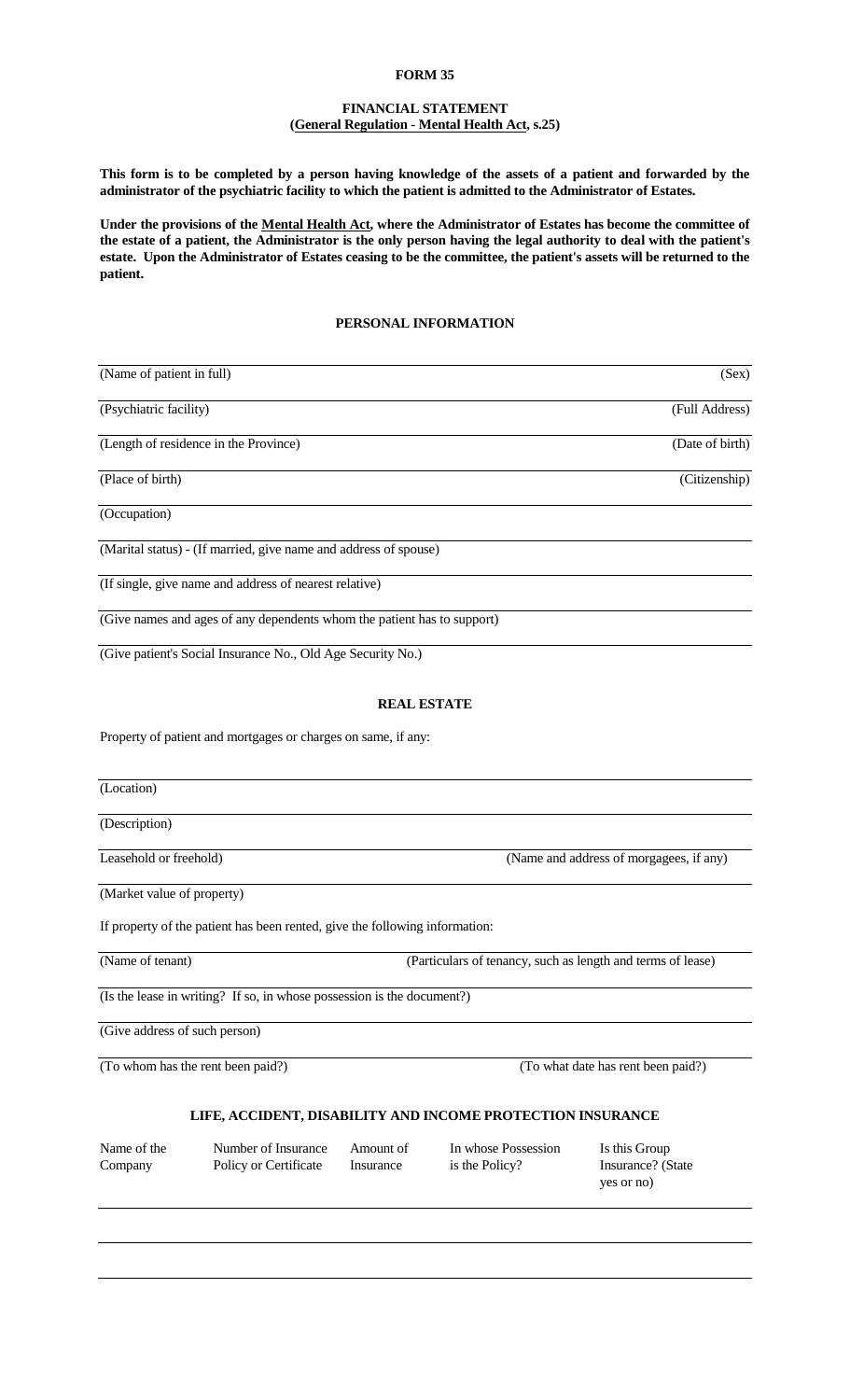### **PENSION OR SUPERANNUATION**

If patient receives pension or superannuation, etc., give particulars:

#### **PERSONAL ESTATE**

Cash on hand, in bank accounts and safety deposits:

(Give name and address of person who is in possession of cash)

(What is the amount? If deposited in a bank, give name and address of branch)

(In whose possession is the bank book? State amount in bank account)

(If joint account, give name and address of joint owner)

(If patient has a safety deposit box, give location and name and address of person in possession of keys)

## **STOCKS, BONDS AND SIMILAR INVESTMENTS**

 $\overline{\phantom{a}}$  ,  $\overline{\phantom{a}}$  ,  $\overline{\phantom{a}}$  ,  $\overline{\phantom{a}}$  ,  $\overline{\phantom{a}}$  ,  $\overline{\phantom{a}}$  ,  $\overline{\phantom{a}}$  ,  $\overline{\phantom{a}}$  ,  $\overline{\phantom{a}}$  ,  $\overline{\phantom{a}}$  ,  $\overline{\phantom{a}}$  ,  $\overline{\phantom{a}}$  ,  $\overline{\phantom{a}}$  ,  $\overline{\phantom{a}}$  ,  $\overline{\phantom{a}}$  ,  $\overline{\phantom{a}}$ 

 $\overline{\phantom{a}}$  ,  $\overline{\phantom{a}}$  ,  $\overline{\phantom{a}}$  ,  $\overline{\phantom{a}}$  ,  $\overline{\phantom{a}}$  ,  $\overline{\phantom{a}}$  ,  $\overline{\phantom{a}}$  ,  $\overline{\phantom{a}}$  ,  $\overline{\phantom{a}}$  ,  $\overline{\phantom{a}}$  ,  $\overline{\phantom{a}}$  ,  $\overline{\phantom{a}}$  ,  $\overline{\phantom{a}}$  ,  $\overline{\phantom{a}}$  ,  $\overline{\phantom{a}}$  ,  $\overline{\phantom{a}}$ 

 $\_$  ,  $\_$  ,  $\_$  ,  $\_$  ,  $\_$  ,  $\_$  ,  $\_$  ,  $\_$  ,  $\_$  ,  $\_$  ,  $\_$  ,  $\_$  ,  $\_$  ,  $\_$  ,  $\_$  ,  $\_$  ,  $\_$  ,  $\_$  ,  $\_$  ,  $\_$  ,  $\_$  ,  $\_$  ,  $\_$  ,  $\_$  ,  $\_$  ,  $\_$  ,  $\_$  ,  $\_$  ,  $\_$  ,  $\_$  ,  $\_$  ,  $\_$  ,  $\_$  ,  $\_$  ,  $\_$  ,  $\_$  ,  $\_$  ,

 $\overline{\phantom{a}}$  , and the contribution of the contribution of the contribution of the contribution of the contribution of the contribution of the contribution of the contribution of the contribution of the contribution of the

Name of Security **Par Value Par Value** In whose possession?

**PERSONAL PROPER**

(Give approximate values)

(Farm implements)

(Stock in trade)

(Livestock) (Farm produce)

(Motor vehicles)

(Other property or income, if any)

# **MONEY SECURED BY MORTGAGE**

(Give name and address of mortgagors who have borrowed money from the patient, setting out in detail each mortgage)

- 2 -